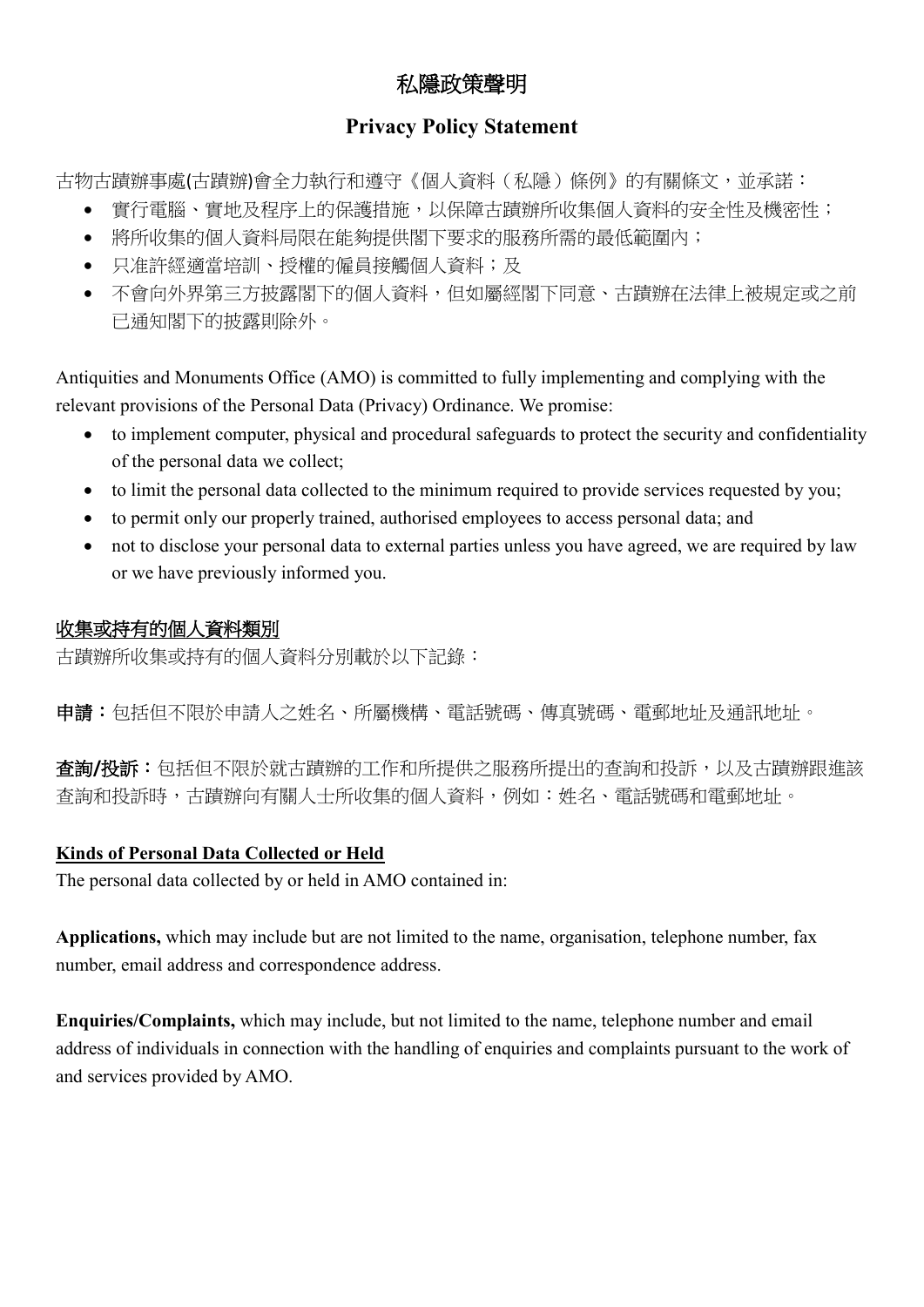### 收集和保存個人資料的目的及用途

古蹟辦所收集和保存的個人資料與以下範疇有關:

申請:收集和保存的資料,是用作考慮和審理有關申請,以及稍後用作與申請人通訊及統計之用 途。在申請表格內提交不完備或不正確的資料,會影響古蹟辦考慮和審理有關申請表格,並可能引 致該申請遭延遲或拒絕受理。

查詢**/**投訴:收集和保存資料的目的是就有關查詢/投訴採取跟進工作。

提供予古蹟辦的資料,包括任何於《個人資料(私隱)條例》訂明的個人資料,將僅被用作有關是次 申請用途。

#### **Purposes and Usage of Collecting and Keeping Personal Data**

Personal data collected and held in connection with:

**Applications** are collected and kept for the purposes of considering and processing the applications, communicating with the applicants, and surveying. Incomplete or inaccurate information provided in the applications may affect the consideration and processing of the applications, and may result in their being deferred or rejected.

**Enquiries/Complaints** are collected and kept for the purposes of taking follow-up action on the enquiries and complaints.

The information provided to AMO, including any personal data as defined in the Personal Data (Privacy) Ordinance (the Ordinance), will be used solely for purposes related to this application.

### 披露

古蹟辦將會對其所持有的個人資料保密,但可能會將閣下的個人資料提供予:

- 與古蹟辦業務運作或服務有關的工作人員、代理、顧問、承辦商或服務提供者
- 對古蹟辦有保密責任的人士
- 根據香港境內或境外適用法律,古蹟辦須向其作出披露的人士

#### **Disclosure**

We will keep the personal data we hold confidential but may provide your personal data to:

- personnel, agents, advisers, contractors and service providers in connection with our operations or services
- persons under a duty of confidentiality to us
- persons to whom we are required to make disclosure under applicable laws in or outside Hong Kong